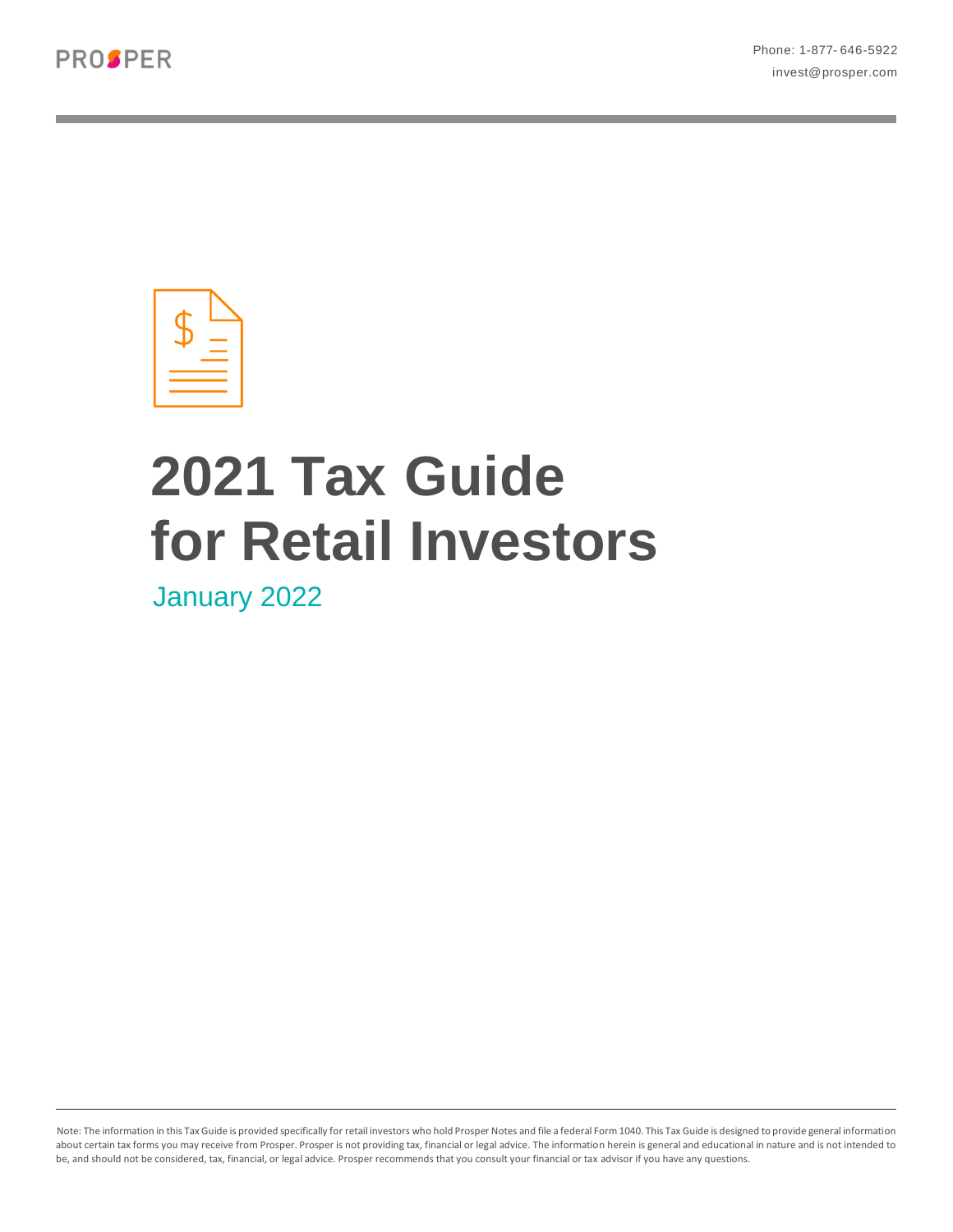# **Contents**

| $\mathbf{L}$    | Introduction / Overview | 3 |
|-----------------|-------------------------|---|
| $\mathbf{II}$ . | Form 1099-OID           | 4 |
| III.            | Form 1099-MISC          | 5 |
| IV.             | Form 1099-B             | 6 |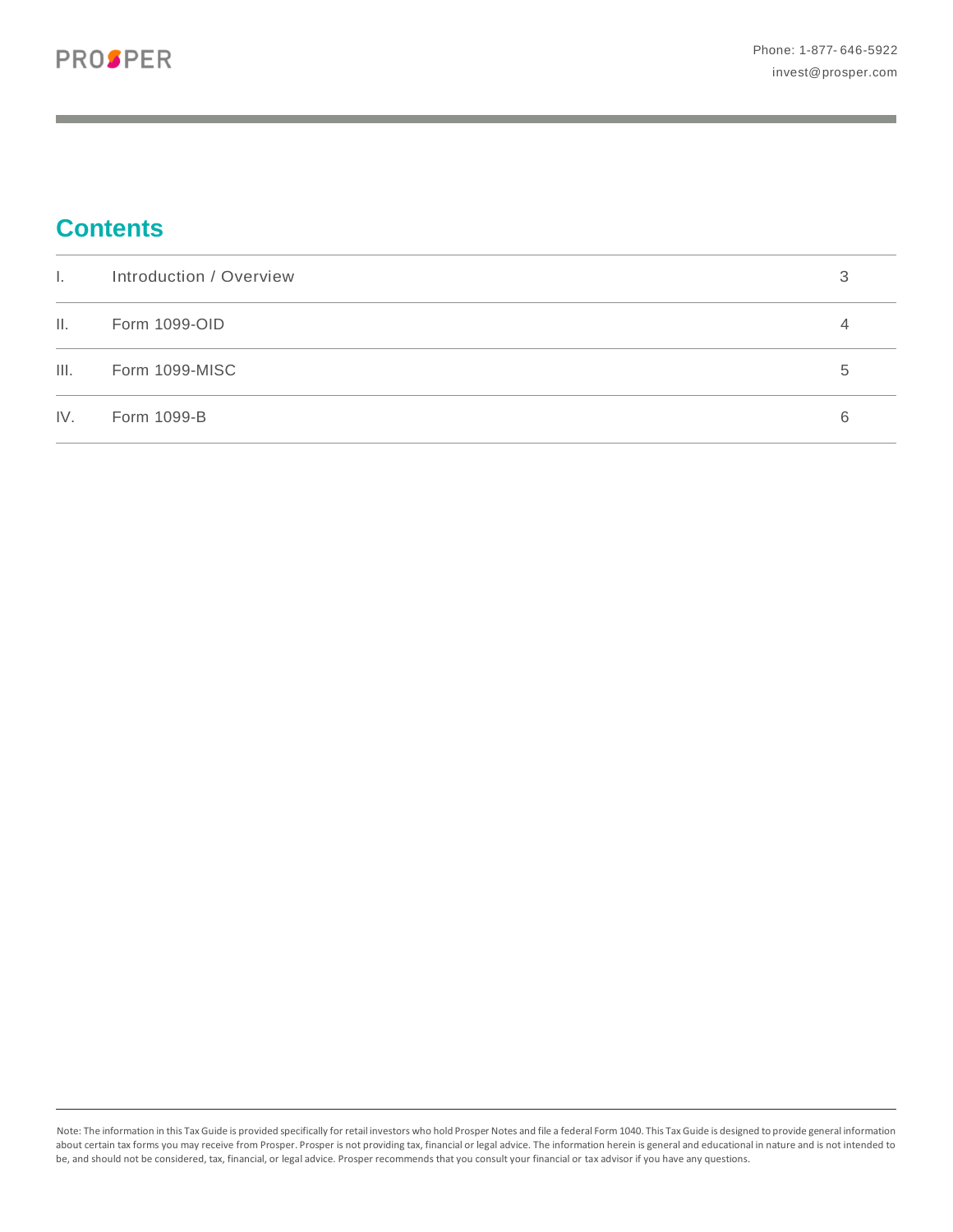### <span id="page-2-0"></span>**I. Introduction / Overview**

This Tax Guide is designed to provide general information about certain tax forms you may receive in connection with your Prosper investments. Specifically, you may receive one or all of the following information returns from Prosper for the 2021 calendar year: Form 1099-OID, *Original Issue Discount,* Form 1099-MISC, *Miscellaneous Income,* and Form 1099-B*, Proceeds from Broker and Barter Exchange Transactions.* 

Please note that Prosper is not providing tax, financial or legal advice and this document is not intended to be used for tax, financial or legal advice. As a result, Prosper recommends that you consult with your financial or tax advisor if you have any questions. Additionally, the IRS provides guidance on the back of each Form 1099 designed to describe what is reported in each box on the form and where the amount may be reported on an income tax return.

The 2021 Forms 1099 will be available to you no later than January 31, 2022. It is your responsibility to check your account and review all information provided by Prosper before filing your income tax return.

|                  | Overview of Tax Forms Provided by Prosper: 1                                                                                                              |
|------------------|-----------------------------------------------------------------------------------------------------------------------------------------------------------|
| <b>Form Name</b> | <b>Description</b>                                                                                                                                        |
| 1099-OID         | Reports net accrued interest of \$10 or more received in<br>calendar year 2021                                                                            |
| <b>1099-MISC</b> | Reports other income of \$600 or more (such as late fees)<br>received in calendar year 2021                                                               |
| 1099-B           | Reports gross proceeds from sales or recoveries received in<br>calendar year 2021 from Notes corresponding to loans<br>charged-off in 2021 or prior years |

The IRS will match the amounts reported on the tax forms listed above to the amounts reported on your income tax return using your tax identification number (e.g., SSN, EIN, ITIN, etc.).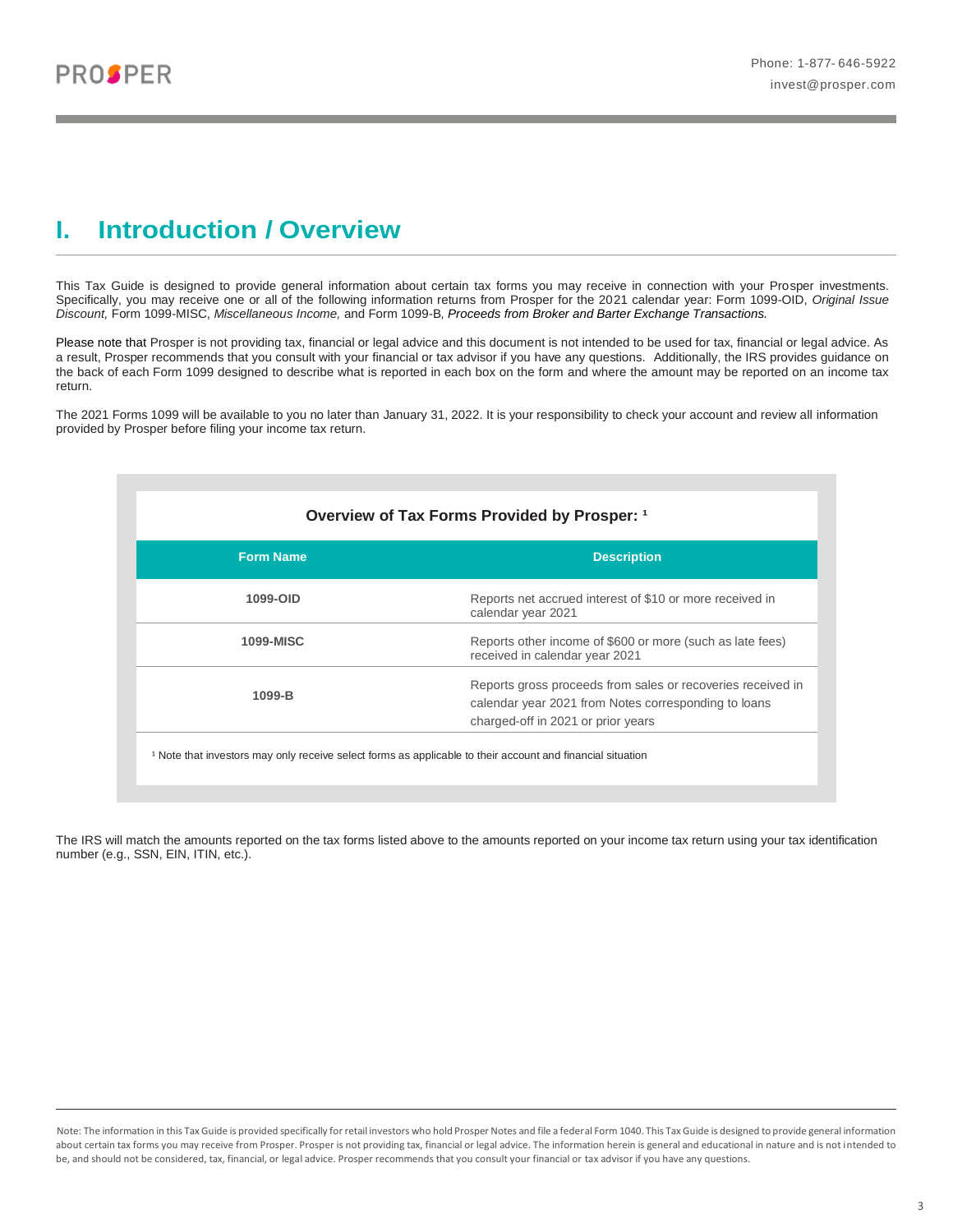## <span id="page-3-0"></span>**II. Form 1099-OID (Original Issue Discount)**

Investors who earned \$10 or more in "net interest" payments in the 2021 tax year will receive a Form 1099-OID. The amount reported as "net interest" equals the amount of interest income on your investments in Prosper Notes earned in 2021 less any collection or servicing fees deducted by Prosper Funding LLC.

If you are the holder of a taxable OID obligation, such as a Prosper Note, you are generally required to include the amount reported in Box 1 of Form 1099-OID in your annual gross income by reporting it on the interest income line of Form 1040, and Schedule B (if required).

### Form 1099-OID

| PAYER'S name, street address, city or town, state or province, country,<br>ZIP or foreign postal code, and telephone no.<br>PROSPER FUNDING LLC |                                                      |                                    | 1 Original issue discount for the year"<br>\$592.48 |                                                                                                               | OMB No. 1545-0117                           |                       |                                                                                                                                                                                                                                                                  |  |
|-------------------------------------------------------------------------------------------------------------------------------------------------|------------------------------------------------------|------------------------------------|-----------------------------------------------------|---------------------------------------------------------------------------------------------------------------|---------------------------------------------|-----------------------|------------------------------------------------------------------------------------------------------------------------------------------------------------------------------------------------------------------------------------------------------------------|--|
|                                                                                                                                                 | 221 MAIN STREET SUITE 300<br>SAN FRANCISCO, CA 94105 |                                    |                                                     | * This may not be the correct figure<br>to report on your income tax return.<br>See instructions on the back. | Form <b>1099-OID</b><br>(Rev. October 2019) | <b>Original Issue</b> |                                                                                                                                                                                                                                                                  |  |
| 4155905625                                                                                                                                      |                                                      |                                    |                                                     | 2 Other periodic interest                                                                                     | For calendar year<br>2021                   | <b>Discount</b>       |                                                                                                                                                                                                                                                                  |  |
| PAYER'S TIN                                                                                                                                     | RECIPIENTS TIN                                       |                                    |                                                     | 3 Early withdrawal penalty                                                                                    | 4 Federal income tax withheld               |                       | Copy B<br><b>For Recipient</b><br>This is important tax                                                                                                                                                                                                          |  |
| 45-4526070                                                                                                                                      | *** ** .                                             |                                    |                                                     |                                                                                                               |                                             |                       |                                                                                                                                                                                                                                                                  |  |
| RECIPIENT'S name, street address (including apt. no.), city or town,<br>state or province, country, and ZIP or foreign postal code              |                                                      |                                    | 5 Market discount                                   |                                                                                                               | 6 Acquisition premium                       |                       | information and is.<br>being furnished to the<br>IRS. If you are<br>required to file a<br>return, a negligence<br>penalty or other<br>sanction may be<br>imposed on you if this<br>income is taxable and<br>the IRS determines that<br>it has not been reported. |  |
|                                                                                                                                                 |                                                      |                                    | 7 Description                                       | ORIGINAL ISSUE DISCOUNT FOR 2021                                                                              |                                             |                       |                                                                                                                                                                                                                                                                  |  |
|                                                                                                                                                 |                                                      |                                    | obligations *                                       | 8 Original issue discount on U.S. Treasury                                                                    | 9 Investment expenses                       |                       |                                                                                                                                                                                                                                                                  |  |
|                                                                                                                                                 |                                                      | <b>FATCA filing</b><br>requirement | 10 Bond premium                                     |                                                                                                               | 11 Tax-exempt OID                           |                       |                                                                                                                                                                                                                                                                  |  |
| Account number (see instructions)                                                                                                               |                                                      |                                    | 12 State<br>VA                                      | 13 State Identification no.                                                                                   | 14 State tax withheld                       |                       |                                                                                                                                                                                                                                                                  |  |

Note: The information in this Tax Guide is provided specifically for retail investors who hold Prosper Notes and file a federal Form 1040. This Tax Guide is designed to provide general information about certain tax forms you may receive from Prosper. Prosper is not providing tax, financial or legal advice. The information herein is general and educational in nature and is not intended to be, and should not be considered, tax, financial, or legal advice. Prosper recommends that you consult your financial or tax advisor if you have any questions.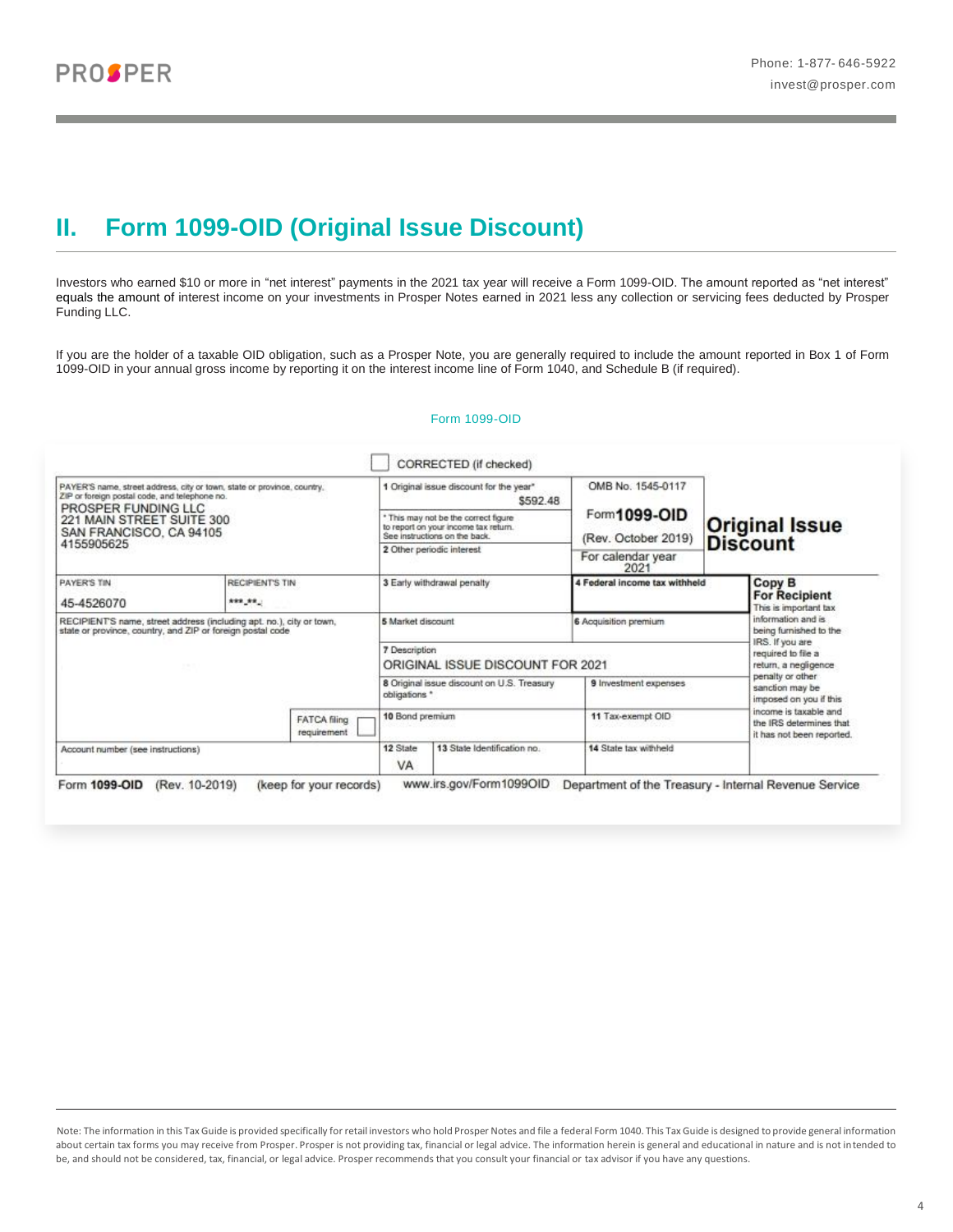### <span id="page-4-0"></span>**III. Form 1099-MISC (Miscellaneous Income)**

If you received \$600 or more of other income (e.g., late fees, etc.) in 2021, then you will receive a Form 1099-MISC.

The amounts you received during the year will be reported as "Other Income" in Box 3 of Form 1099-MISC. This amount must generally be reported as Other Income on Line 8 of your Form 1040.

This type of income is typically taxed as ordinary income (rather than as income from capital gains).

### Form 1099-MISC

| PAYER'S name, street address, city or town, state or province, country, ZIP<br>or foreign postal code, and telephone no.<br>PROSPER FUNDING LLC<br>221 MAIN STREET SUITE 300 |                        | 1 Rents                                               | OMB No. 1545-0115                                         |                                     |                                                                                |
|------------------------------------------------------------------------------------------------------------------------------------------------------------------------------|------------------------|-------------------------------------------------------|-----------------------------------------------------------|-------------------------------------|--------------------------------------------------------------------------------|
| SAN FRANCISCO, CA 94105<br>4155905625                                                                                                                                        |                        | 2 Royalties                                           | 2021                                                      | <b>Miscellaneous</b><br>Information |                                                                                |
|                                                                                                                                                                              |                        | 3 Other income                                        | Form 1099-MISC                                            |                                     |                                                                                |
| <b>PAYER'S TIN</b>                                                                                                                                                           | <b>RECIPIENT'S TIN</b> | \$1,117.64                                            | 4 Federal income tax withheld                             |                                     | Copy B<br><b>For Recipient</b>                                                 |
| 45-4526070                                                                                                                                                                   | *** **                 | <b>5</b> Fishing boat proceeds                        | 6 Medical and health care payments                        |                                     | This is important tax                                                          |
| RECIPIENT'S name, street address (including apt. no.), city or town,                                                                                                         |                        | Payer made direct sales totaling                      |                                                           |                                     | information and is being                                                       |
| state or province, country, and ZIP or foreign postal code                                                                                                                   |                        | \$5,000 or more of consumer<br>products to recipient. | 8 Substitute payments in lieu of dividends<br>or interest |                                     | furnished to the IRS. If<br>you are required to file<br>a return, a negligence |
|                                                                                                                                                                              |                        | for resale                                            | 10 Gross proceeds paid to an attorney                     |                                     | penalty or other                                                               |
|                                                                                                                                                                              |                        | 9 Crop insurance proceeds                             |                                                           |                                     | sanction may be imposed.<br>on you if this income                              |
|                                                                                                                                                                              |                        | 11 Fish purchased for resale                          | 12 Section 409A deferrals                                 |                                     | is taxable and the IRS<br>determines that it<br>has not been                   |
| Account number (see instructions)                                                                                                                                            | <b>FATCA filing</b>    | 13 Excess golden parachute payments                   | 14 Nonqualified deferred compensation                     |                                     | reported.                                                                      |
|                                                                                                                                                                              | requirement            | 15 State tax withheld                                 | 16 State/Payer's state no.                                | CA                                  | 17 State income                                                                |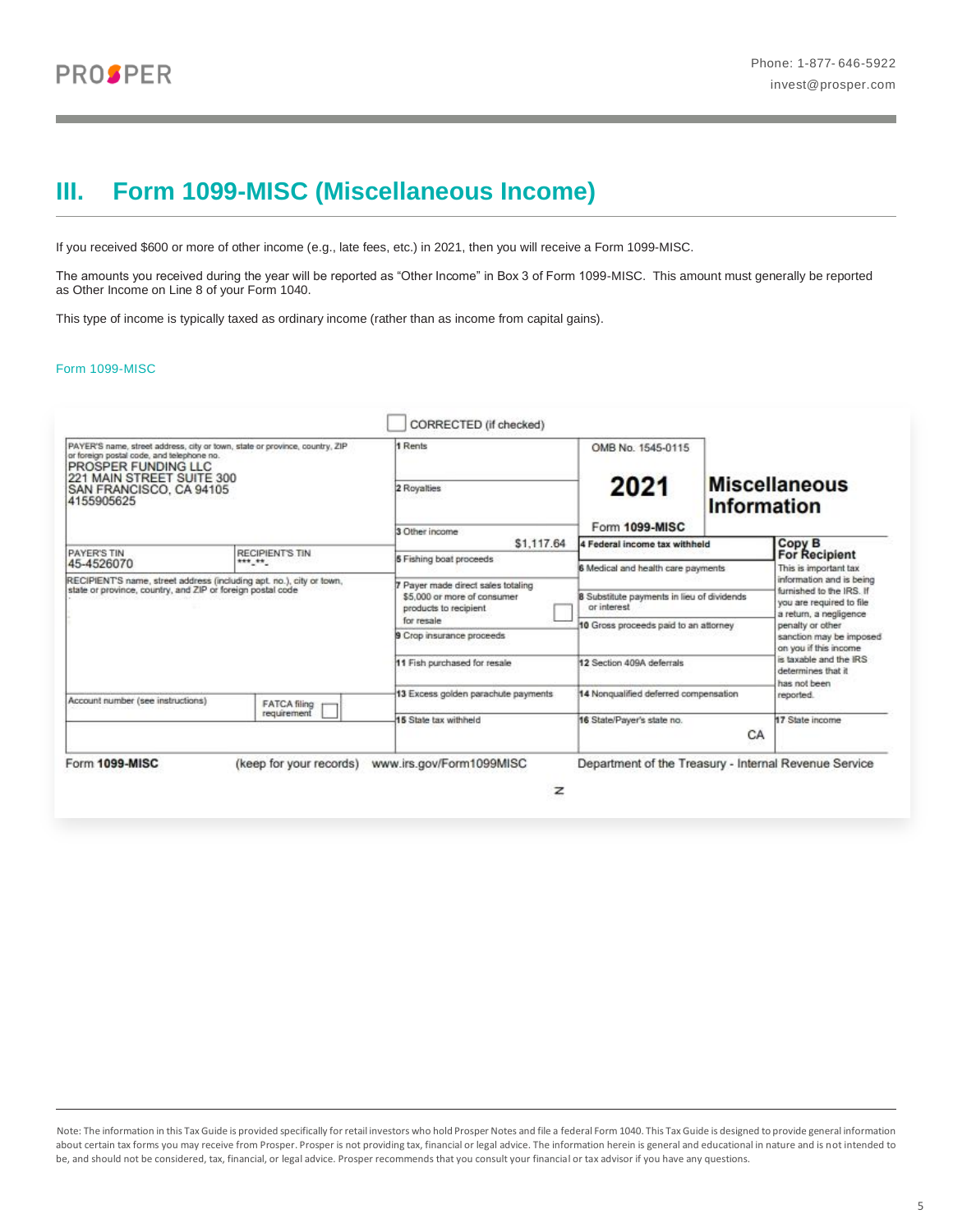### <span id="page-5-0"></span>**IV. Form 1099-B (Proceeds from Broker and Barter Exchange Transactions)**

You may receive a Form 1099-B for the 2021 tax year if you:

**(a)** held any Notes where the corresponding loans were charged-off in 2021,

**(b)**received any recovery proceeds from Notes where the corresponding loans were charged-off either in 2021 or a prior calendar year, or

**(c)** received gross proceeds from Notes corresponding to charged-off loans that were sold to third parties in 2021.

You will receive a consolidated Form 1099-B with a detailed breakdown of this information for each Note held.

As background, the gains or losses resulting from sales or recoveries of charged-off loans may be categorized as either short-term or long-term capital gains or losses, depending on how long you held the corresponding Notes. Specifically, if you held the corresponding Notes for **at least one year**, then the capital gains or losses will be considered long-term. In contrast, if you held the corresponding Notes for **less than one year**, then the capital gains or losses will be classified as short-term.

The Form 1099-B may also contain information related to your adjusted basis in the Notes. See below for further detail.

#### Charge-offs:

As a matter of policy, Prosper generally charges-off all loans that are at least 120 days past due. In some cases, it may charge-off loans before this date if a borrower declares bankruptcy or Prosper learns of the borrower's death. You may be able to claim a loss for federal income tax purposes if any of the Notes you held were charged-off during the calendar year.

In such case, the adjusted basis of any Notes corresponding to charged-off loans will be reported in Box 1e. The adjusted basis generally equals the purchase price of the Note, less any repaid principal on the Note.

### Proceeds from Previously Charged-Off Loans (i.e., Recoveries):

In certain cases, Prosper may recover a portion of the principal, interest, or late fees associated with a loan that was charged-off in a prior year.

The proceeds received from any recoveries will be reported in Box 1d of Form 1099-B and will include the total gross proceeds received from any Notes corresponding to loans that were charged-off prior to 2021 (less applicable recovery fees). The adjusted basis associated with these Notes will be zero. Prosper will also indicate whether the gains or losses associated with these sales are short-term or long-term (Box 2).

#### Proceeds from Debt Sales:

In certain cases, Prosper may sell charged-off loans to a third party. The gross proceeds received from these sales will be reported in Box 1d of Form 1099-B. The amount reported will equal the gross proceeds received from the sale less any applicable fees. The adjusted basis associated with these Notes will be reported in Box 1e. Prosper will also indicate whether the gains or losses associated with these sales are short-term or long-term (Box 2).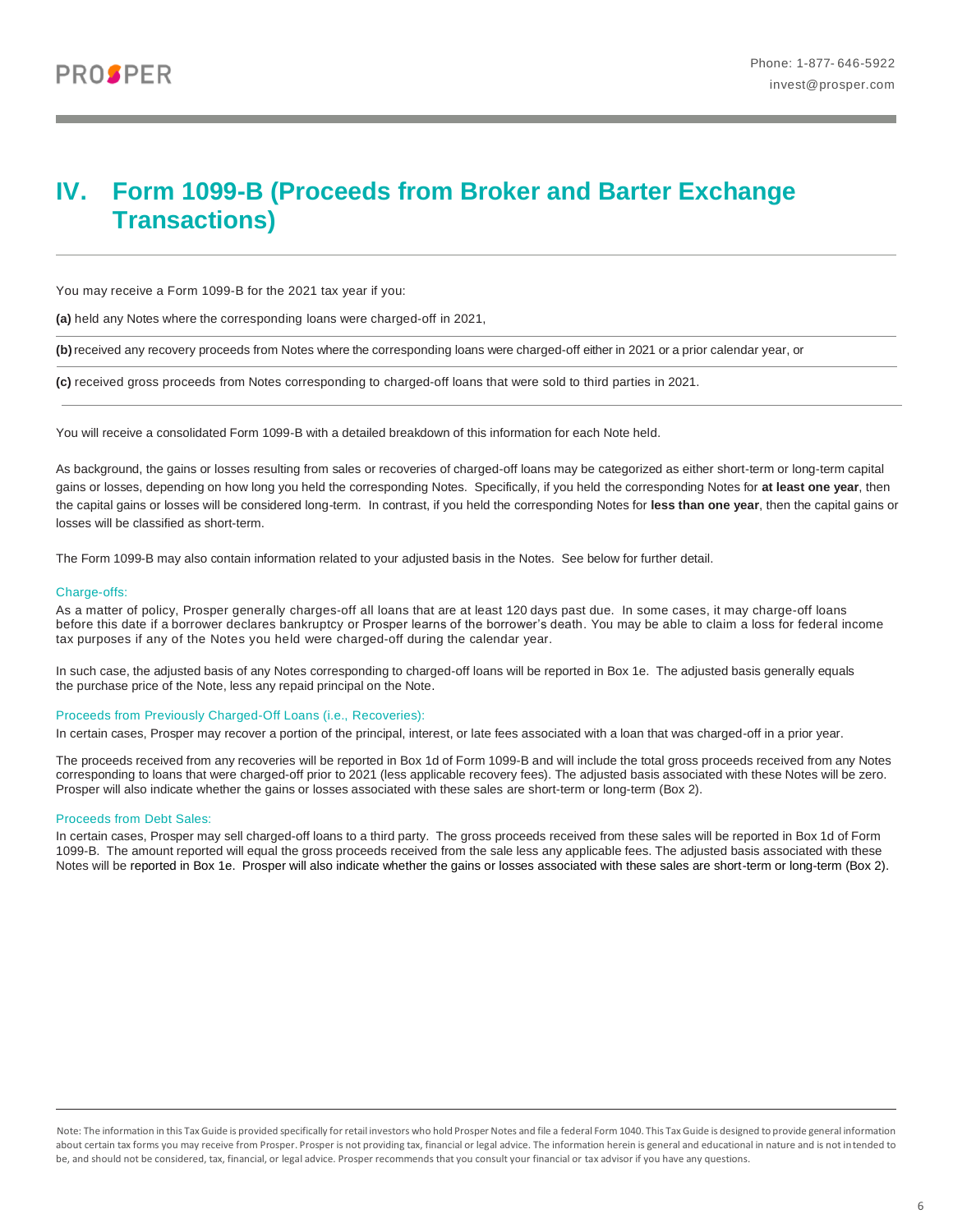

The sample Form 1099-B shown below reflects how recoveries, sales proceeds and adjusted basis information may be reflected on your consolidated Form 1099-B.

PROSPER FUNDING LLC 221 MAIN STREET SUITE 300 SAN FRANCISCO CA 94105

Tax Year 2021 Combined Form

This is important tax information and is being furnished to the Internal<br>Revenue Service. If you are required to file a return, a negligence penalty or Nevenue Service. In your are required to me a return, a negligence penalty or<br>other sanction may be imposed on you if this income is taxable and the IRS<br>determines that it has not been reported.

#### **Recipient's Information**

**Payer's Information** 

**PROSPER FUNDING LLC** Federal ID Number: 45-4526070

Taxpayer ID Number: \*\*\*-\*\*-**Account Number:** 

|     | Form 1099-B: Proceeds From Broker and Barter Exchange Transactions |                  |     | <b>Original</b>                   |                  |
|-----|--------------------------------------------------------------------|------------------|-----|-----------------------------------|------------------|
|     | <b>Box Description</b>                                             |                  |     | <b>Box Description</b>            |                  |
| 1a. | Description of property (Example: 100 sh.XYZ Co.)                  |                  |     | If checked, loss is not allowed   | $\bullet\bullet$ |
|     |                                                                    | **               |     | based on amount in 1d             |                  |
| 1b. | Date acquired                                                      | **               | 8.  | Profit or (loss) realized in      | \$0.00           |
| 1c. | Date sold or disposed                                              | $\pm$            |     | 2021 on closed contracts          |                  |
| 1d. | Proceeds                                                           | \$255.49         | 9.  | Unrealized profit or (loss) on    | \$0.00           |
| 1е. | Cost or other basis                                                | \$1,748.53       |     | open contracts - 12/31/2020       |                  |
| 1f. | Accrued market discount                                            | \$0.00           | 10. | Unrealized profit or (loss) on    | \$0.00           |
| 1g. | Wash sale loss disallowed                                          | \$0.00           |     | open contracts - 12/31/2021       |                  |
| 2   | Short-term gain or loss                                            | $\bullet\bullet$ | 11. | Aggregate profit or (loss)        | \$0.00           |
|     | Long-term gain or loss                                             | $\star\star$     |     | on contracts                      |                  |
|     | Ordinary                                                           | $\pm\pm$         | 12. | If checked, basis reported to IRS | $\pm\pm$         |
| з   | If checked, proceeds from Collectibles                             | $\star\star$     | 13. | Bartering                         | \$0.00           |
|     | If checked, proceeds from QOF                                      | $\star\star$     | 14. | State name                        | $\bullet\bullet$ |
| 4   | <b>Federal income tax withheld</b>                                 | \$0.00           | 15. | State identification no.          | $\pm\pm$         |
| 5   | If checked, noncovered security                                    | $\pm$            | 16. | State tax withheld                | $\ddot{\bullet}$ |
| 6   | Reported to IRS:                                                   |                  |     | <b>CUSIP</b> number               | $\bullet\bullet$ |
|     | Gross proceeds                                                     | $\star\star$     |     | <b>FATCA filing requirement</b>   | $+ +$            |
|     | Net proceeds                                                       | **               |     | Applicable check box on Form 8949 | $\bullet\star$   |
|     |                                                                    |                  |     | z                                 |                  |

\*\* See Details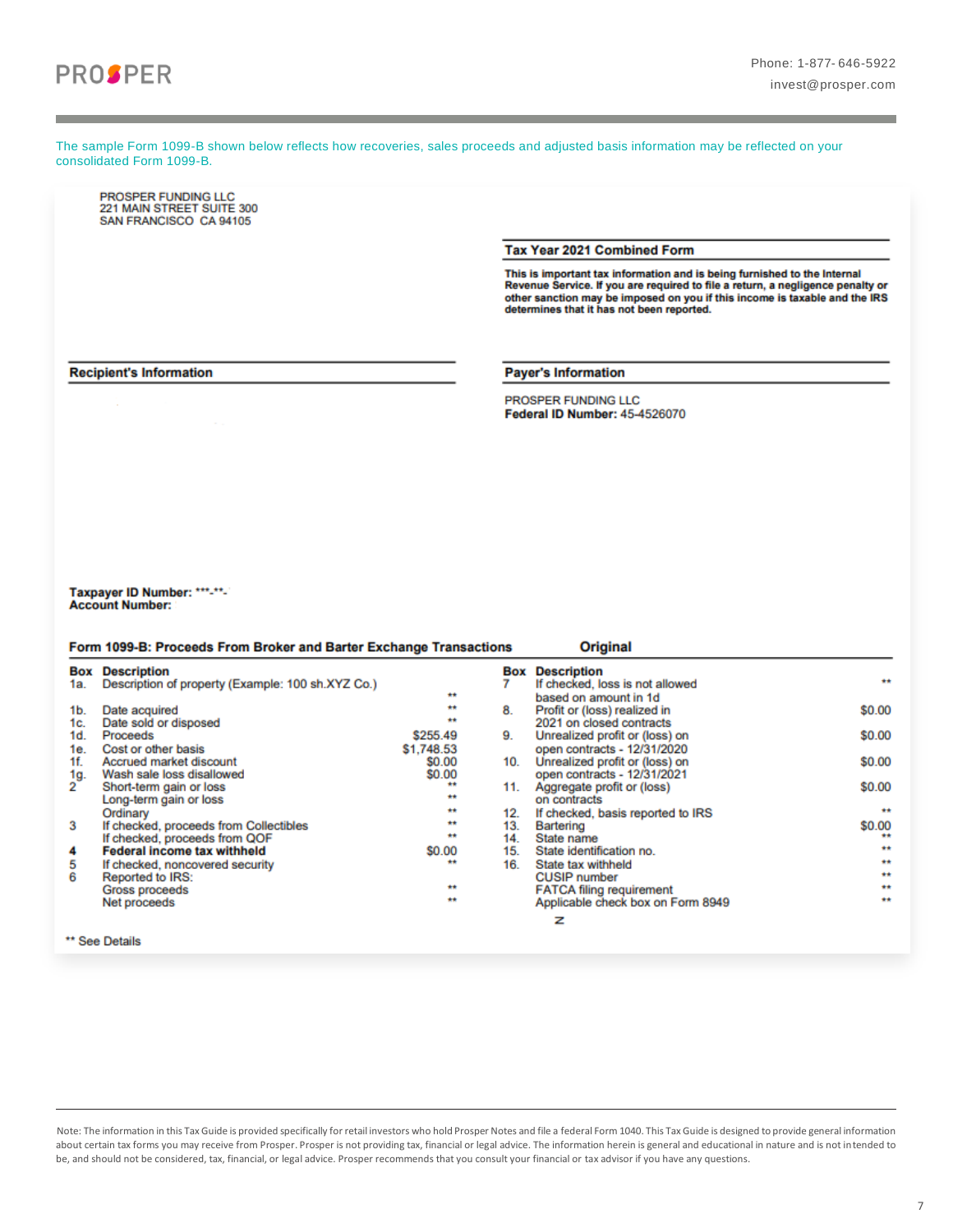The following sample form shows how information may be reported to you if your capital gains / losses are classified as short-term.

|                              |                      |              |                    | Short-term transactions for which basis is not reported to the IRS--Report on Form 8949, Part I, with Box B checked. |                                  |              |
|------------------------------|----------------------|--------------|--------------------|----------------------------------------------------------------------------------------------------------------------|----------------------------------|--------------|
| 1c. Date sold<br>or disposed | 1b. Date<br>acquired | 1d. Proceeds | 6. Reported to IRS | 1a. Description<br>of property                                                                                       | Other                            |              |
| 01/21/2021                   | 02/24/2020           | \$0.00       |                    | 1388054-484 CHARGEOFF                                                                                                |                                  |              |
|                              |                      |              |                    |                                                                                                                      | Box 1e.                          | \$22.68      |
|                              |                      |              |                    |                                                                                                                      | Box 1f.                          | \$0.00       |
|                              |                      |              |                    |                                                                                                                      | Box 1g.                          | \$0.00       |
|                              |                      |              |                    |                                                                                                                      | <b>Box 2.</b>                    | Short-term   |
|                              |                      |              |                    |                                                                                                                      | <b>Box 4.</b>                    | \$0.00       |
|                              |                      |              |                    |                                                                                                                      | <b>Box 5.</b>                    | <b>No</b>    |
|                              |                      |              |                    |                                                                                                                      | <b>Box 7.</b>                    | <b>No</b>    |
|                              |                      |              |                    |                                                                                                                      | <b>Box 12.</b>                   | <b>No</b>    |
|                              |                      |              |                    |                                                                                                                      | <b>Box 13</b>                    | \$0.00       |
|                              |                      |              |                    |                                                                                                                      | <b>Box 14.</b>                   | CA           |
|                              |                      |              |                    |                                                                                                                      | Box 16.                          | \$0.00       |
|                              |                      |              |                    |                                                                                                                      | <b>FATCA filing requirement</b>  | <b>No</b>    |
|                              |                      |              |                    |                                                                                                                      | Applicable checkbox on Form 8949 | B            |
| 01/14/2021                   | 05/12/2020           | \$2.75       |                    | 1415008-95 DEBTSALE                                                                                                  |                                  |              |
|                              |                      |              |                    |                                                                                                                      | Box 1e.                          | \$0.00       |
|                              |                      |              |                    |                                                                                                                      | Box 1f.                          | \$0.00       |
|                              |                      |              |                    |                                                                                                                      | Box 1g.                          | \$0.00       |
|                              |                      |              |                    |                                                                                                                      | <b>Box 2.</b>                    | Short-term   |
|                              |                      |              |                    |                                                                                                                      | <b>Box 3.</b>                    | Collectibles |
|                              |                      |              |                    |                                                                                                                      | <b>Box 4.</b>                    | \$0.00       |
|                              |                      |              |                    |                                                                                                                      | <b>Box 5.</b>                    | <b>No</b>    |
|                              |                      |              |                    |                                                                                                                      | Box 7.                           | <b>No</b>    |
|                              |                      |              |                    |                                                                                                                      | <b>Box 12.</b>                   | <b>No</b>    |
|                              |                      |              |                    |                                                                                                                      | Box 13.                          | \$0.00       |
|                              |                      |              |                    |                                                                                                                      | <b>Box 14.</b>                   | CA           |
|                              |                      |              |                    |                                                                                                                      | Box 16.                          | \$0.00       |
|                              |                      |              |                    |                                                                                                                      | <b>FATCA filing requirement</b>  | <b>No</b>    |
|                              |                      |              |                    |                                                                                                                      | Applicable checkbox on Form 8949 | B            |